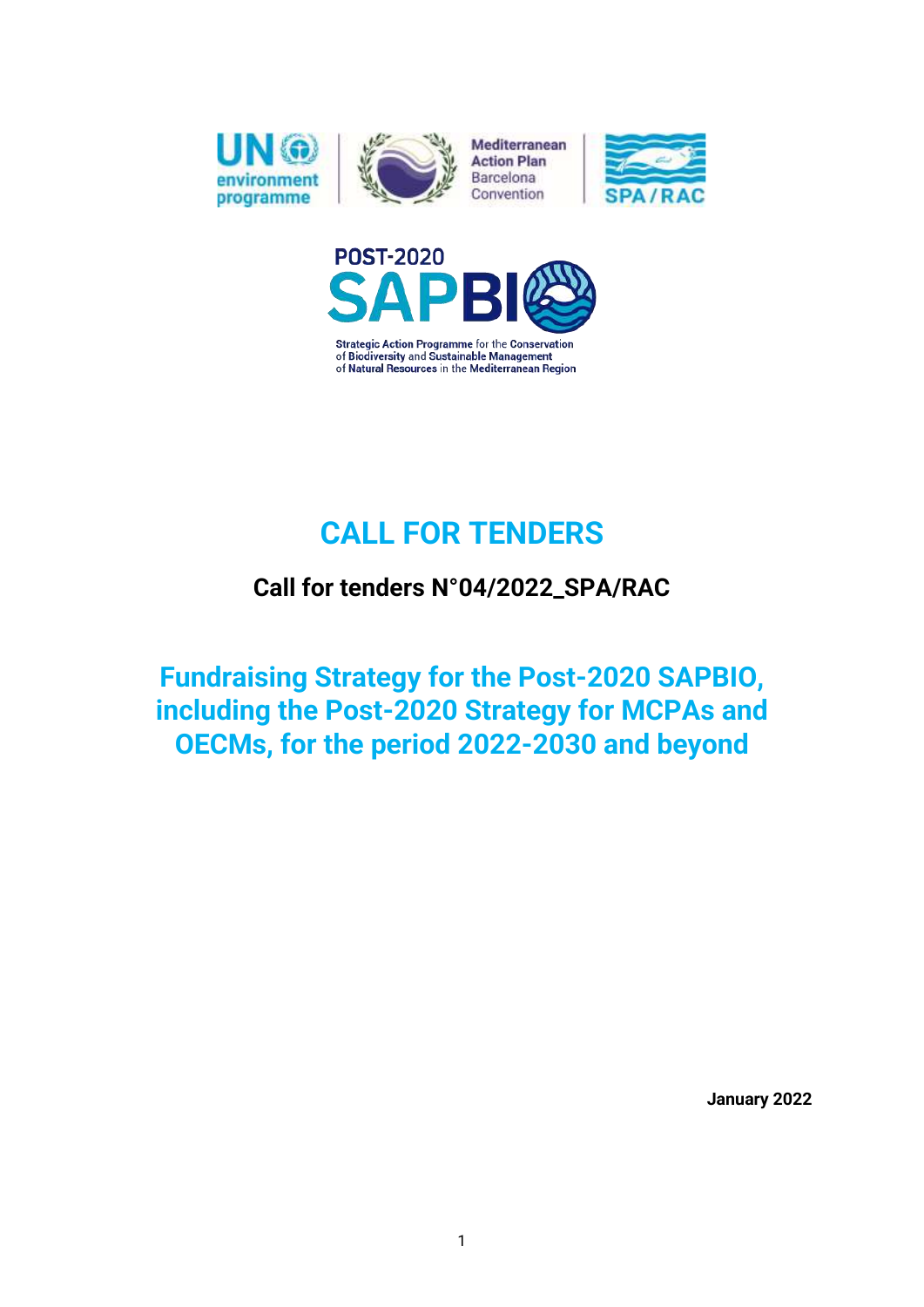## **TECHNICAL SPECIFICATIONS**

### **I- CONTEXT AND JUSTIFICATION**

The Post-2020 Strategic Action Programme for the Conservation of Biodiversity and Sustainable Management of Natural Resources in the Mediterranean Region (Post-2020 SAPBIO) is resulting from a long bottom-up process of national and regional consultations run during the 2020-2021 period, involving the Contracting Parties to the Barcelona Convention and their respective national stakeholders, as well as key intergovernmental, nongovernmental and other regional and international organizations.

The Specially Protected Areas Regional Activity Centre (SPA/RAC) was the body entrusted with the coordination of the process of elaboration of the Post-2020 SAPBIO on behalf of the United Nations Environment Programme / Mediterranean Action Plan (UNEP/MAP) - Secretariat of the Barcelona Convention.

The Post-2020 SAPBIO provides a logical framework for the conservation of the Mediterranean marine and coastal biodiversity, within the context of sustainable use of marine and coastal resources, as renovated environmental governance tool for the further implementation of the revised Protocol concerning Specially Protected Areas and Biological Diversity in the Mediterranean (SPA/BD Protocol), adopted in 1995.

It is aligned with the Sustainable Development Goals (SDGs) and harmonized with the Post-2020 Global Biodiversity Framework of the Convention on Biological Diversity (CBD), through the optic of the Mediterranean context. It includes principles, approaches, measures, targets, timetables and priorities for action, as well as a priority list for intervention to be implemented by or in coordination with the Contracting Parties, and relevant international and regional partners in the Mediterranean region.

The countries' inputs to the Post-2020 SAPBIO have been analyzed and 42 Actions were identified at national, sub-regional and regional levels for the conservation of the Mediterranean marine ecosystems and species, as well as for the implementation of sustainable marine and coastal activities including fisheries from an ecosystem-based approach view.

The Post-2020 SAPBIO has been elaborated through a bottom-up collaborative and inclusive approach at national, sub-regional and regional levels:

- i. National processes" involving national stakeholders in order to identify the needs, priorities and orientations in favor of the Mediterranean marine and coastal biodiversity beyond 2020.
- ii. Sub-regional level consultations to identify similarities, shared issues, priorities and possible synergies among neighboring countries
- iii. The regional level consultations involving SAPBIO National Correspondents (representatives of the Contracting Parties) and SAPBIO Advisory Committee which is made of representatives of most relevant international and regional organizations providing a platform for consultation during all the stages of the elaboration and allowing a better harmonization and integration at regional and global levels.

The Post-2020 SAPBIO is proposed for adoption by the Barcelona Convention's Contracting Parties during their 22<sup>nd</sup> ordinary meeting (COP 22) held in Antalya, Turkey, on 7-10 December 2021.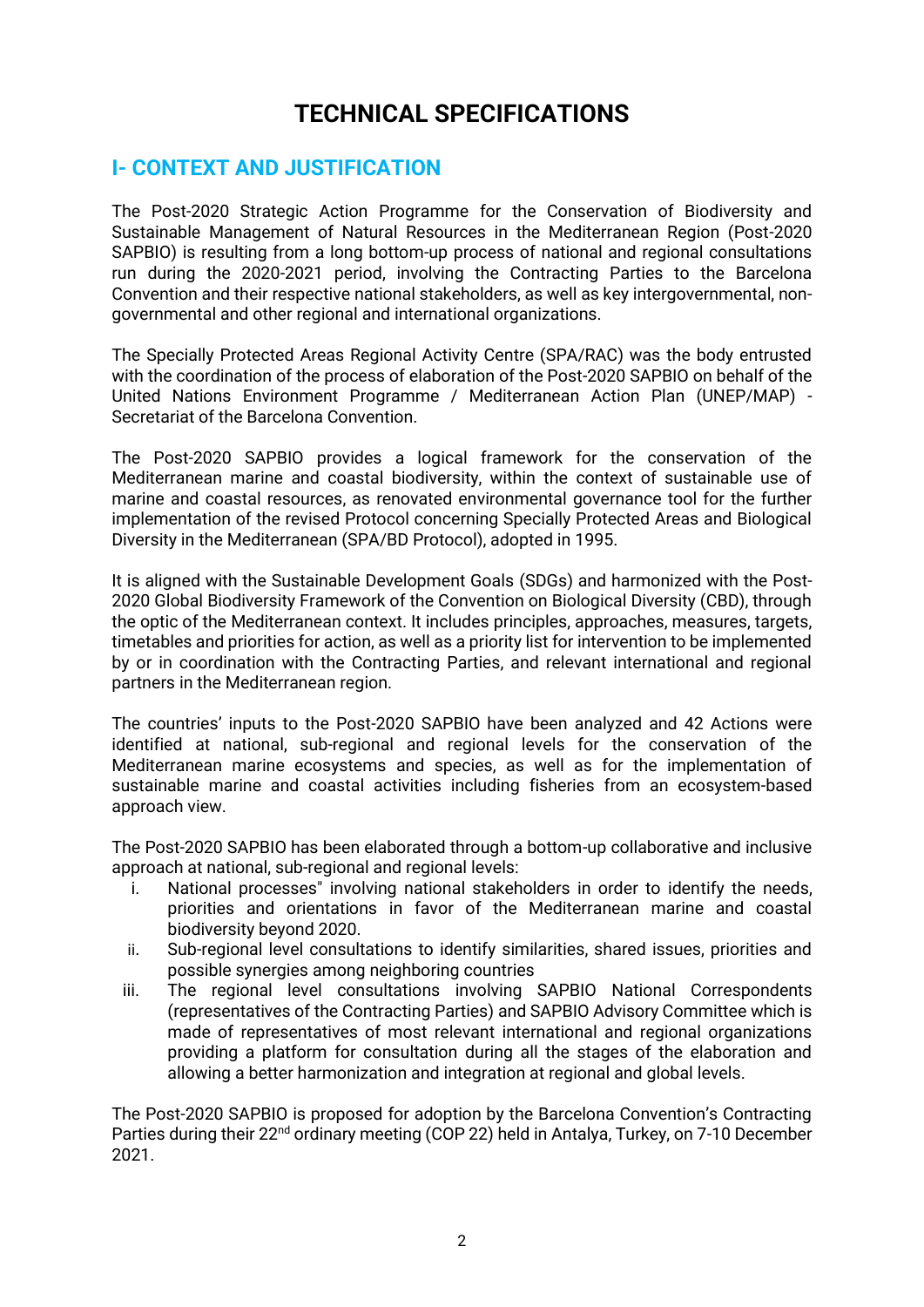While bringing a high level of ambition, the Post-2020 SAPBIO is action-oriented and made of activities tailored towards realistic objectives that countries could reasonably achieve with the assistance of relevant international and regional organizations and the support of donors and funding agencies.

The Post-2020 SAPBIO will be the overall umbrella of all thematic strategies and action plans adopted in the framework of the SPA/BD Protocol, including the Post-2020 Regional Strategy for Marine and Coastal Protected Areas (MCPAs) and Other Effective area-based Conservation Measures (OECMs) in the Mediterranean, and the regional action plans for the conservation of endangered species and vulnerable habitats.

The Post-2020 SAPBIO will be also one of the strongest regional UNEP/MAP tools ensuring synergies between Barcelona Convention and FAO/GFCM for the implementation of the GFCM 2030 strategy for sustainable fisheries and aquaculture in the Mediterranean.

The implementation of the Post-2020 SAPBIO will enlarge and strengthen the national and regional partnership established across the Mediterranean while implementing the MAVAfunded projects (underway until October 2022); A partnership that has achieved good results in relation with the main MAVA strategies and priorities, that focused on the coastal and island wetlands, seagrass, high trophic level fish, cultural landscapes and priority species identified for the Mediterranean region.

Furthermore, the Post-2020 SAPBIO being one of the UNEP/MAP - Barcelona Convention implementation instruments, it will be implemented in full harmony with the other UNEP/MAP - Barcelona Convention strategies, programmes and activities which are relevant not only for the achievement of the Good Environmental Status (GES) in the Mediterranean but also for the implementation of the 2030 Agenda for Sustainable Development and its related SDGs. In this context, the Post-2020 SAPBIO will be implemented in synergy with the UNEP/MAP Medium-Term Strategies and will hence take in full account the biodiversity-related MAP Ecological Objectives (EOs), GES targets and its Integrated Monitoring and Assessment Programme (IMAP), as well as the Mediterranean Strategy for Sustainable Development (MSSD) 2016-2025.

SPA/RAC was also entrusted by the Contracting Parties to the Barcelona Convention to elaborate, during the period 2020-2021, an ambitious and transformational Post-2020 Regional Strategy for Marine and Coastal Protected Areas (MCPAs) and Other Effective areabased Conservation Measures (OECMs) in the Mediterranean, in line with the Post-2020 Global Biodiversity Framework and other regional and global processes. Such strategy was developed under the coordination of SPA/RAC, the technical guidance of its Ad hoc Group of Experts for Marine Protected Areas in the Mediterranean (AGEM), and in consultation with the Contracting Parties and the relevant regional and international organizations active in the Mediterranean.

The Post-2020 Strategy for MCPAs and OECMs is built around 5 strategic pillars: (i) governance, (ii) Marine and coastal protected areas (MCPA) network expansion, (iii) OECMs, (iv) management effectiveness, and (v) government and stakeholder action and support. Under each pillar, a clear strategic outcome, with corresponding outputs and proposed key actions (at national and international levels) has been identified.

Like the Post-2020 SAPBIO, the Post-2020 Strategy for MCPAs and OECMs was adopted by the Barcelona Convention COP 22 held on 7-10 December 2021, in Antalya, Turkey.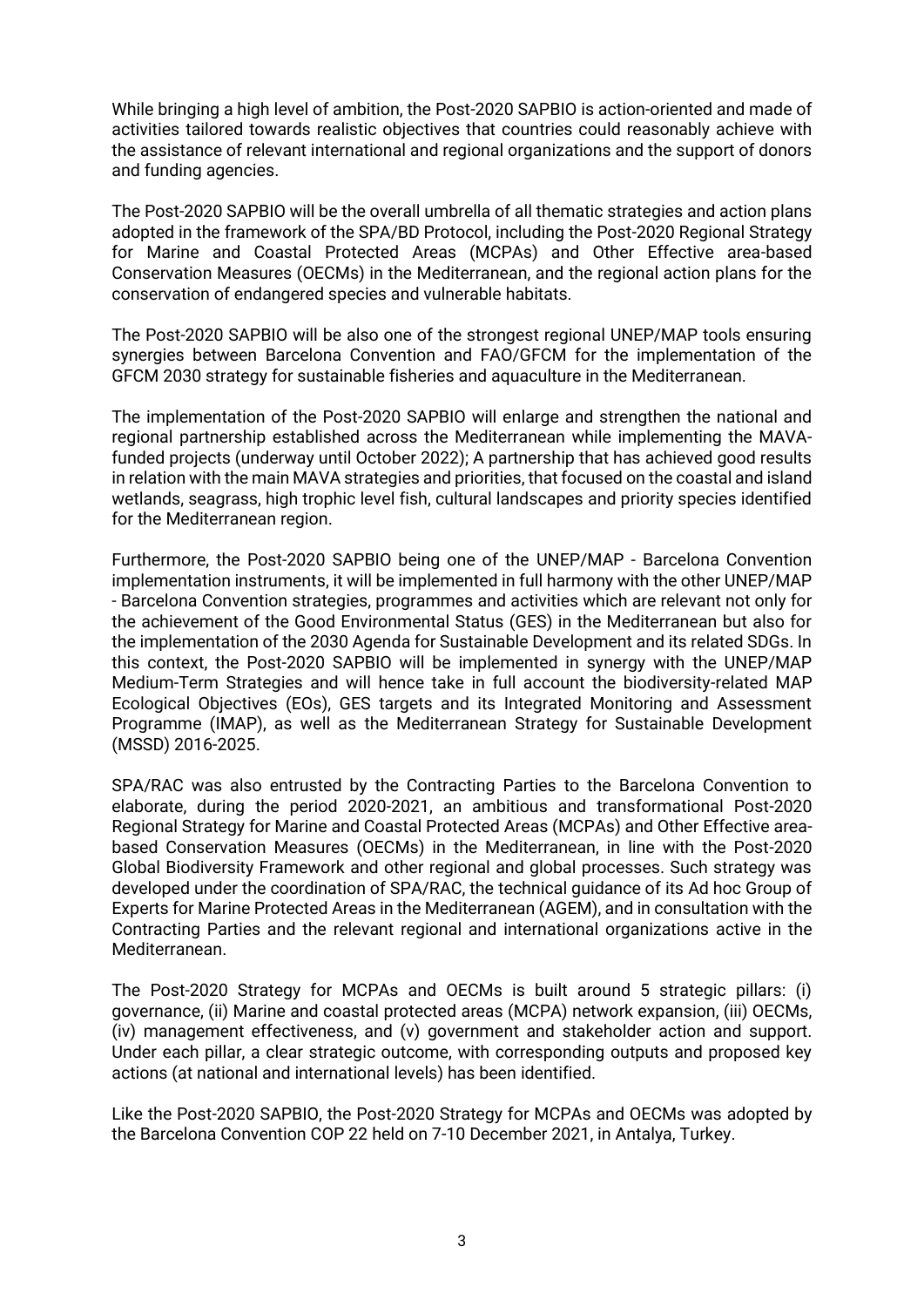### **II- OBJECTIVES**

It is clear from the above that ensuring a sustainable financial support has a capital importance for a realistic operational implementation of the Post-2020 SAPBIO supported by the Post-2020 Strategy for MCPAs and OECMs. To this end, SPA/RAC intends to develop a fundraising strategy for Marine and Coastal Biodiversity Conservation in the Mediterranean based on the Post-2020 SAPBIO and Post-2020 Strategy for MCPAs and OECMs, for the period 2022-2030 and beyond, and to elaborate support documents for preliminary contacts with potential donors:

**Overall Objective:** Establish a fundraising strategy to implement the Post-2020 SAPBIO including the Post-2020 Strategy for MCPAs and OECMs for:

- **Specific Objective 1:** Maintaining the efforts made and the momentum gained so far by the Mediterranean countries and regional bodies for the conservation of marine and coastal species and ecosystems.
- **Specific Objective 2:** Supporting the implementation of the 42 identified actions of the Post-2020 SAPBIO, including those targeting area-based conservation and monitoring, as specifically detailed in the Post-2020 Strategy for MCPAs and OECMs and the EcAp/IMAP process agenda.

### **III- METHODOLOGY AND TASKS TO BE UNDERTAKEN**

The Post-2020 SAPBIO will be among the main UNEP/MAP regional strategic planning tools for the 2021-2030 decade, with measures aiming at guaranteeing the sustainability of the efforts implemented by the countries for marine and coastal biodiversity conservation, including the sustainability of marine and coastal human activities. By adopting the Post-2020 SAPBIO at their COP 22, the Contracting Parties to the Barcelona Convention engaged on implementing its strategic actions and activities, on working on providing the needed resources for its successful implementation and on achieving the biodiversity conservation targets. The same extends for the Post-2020 Strategy for MCPAs and OECMs; by adopting it, the Contracting Parties committed to reach the strategy's outcomes and targets by the 2030 agreed deadline.

Indeed, an efficient and successful implementation of the agreed Post-2020 SAPBIO and Strategy for MCPAs and OECMs conservation measures needs immediate concomitant and well applied action by all the Contracting Parties. Knowing the unequal technical, human and financial resources among the Contracting Parties, but also the different conservation constraints related to the level of threats and the socioeconomic aspects, sizeable financial resources are highly recommended to fill the identified gaps, implement the agreed measures and achieve the Post-2020 SAPBIO vision, mission and goals, along with the Post-2020 Strategy for MCPAs and OECMs targets, by the 2030 horizon.

Based on its long-standing experience and wide partners range in the Mediterranean, SPA/RAC can ensure coordination for the efficient involvement of the Contracting Parties, as well as of several relevant regional, sub-regional and national governmental and nongovernmental partners, in the Post-2020 SAPBIO, and related thematic strategies, implementation process.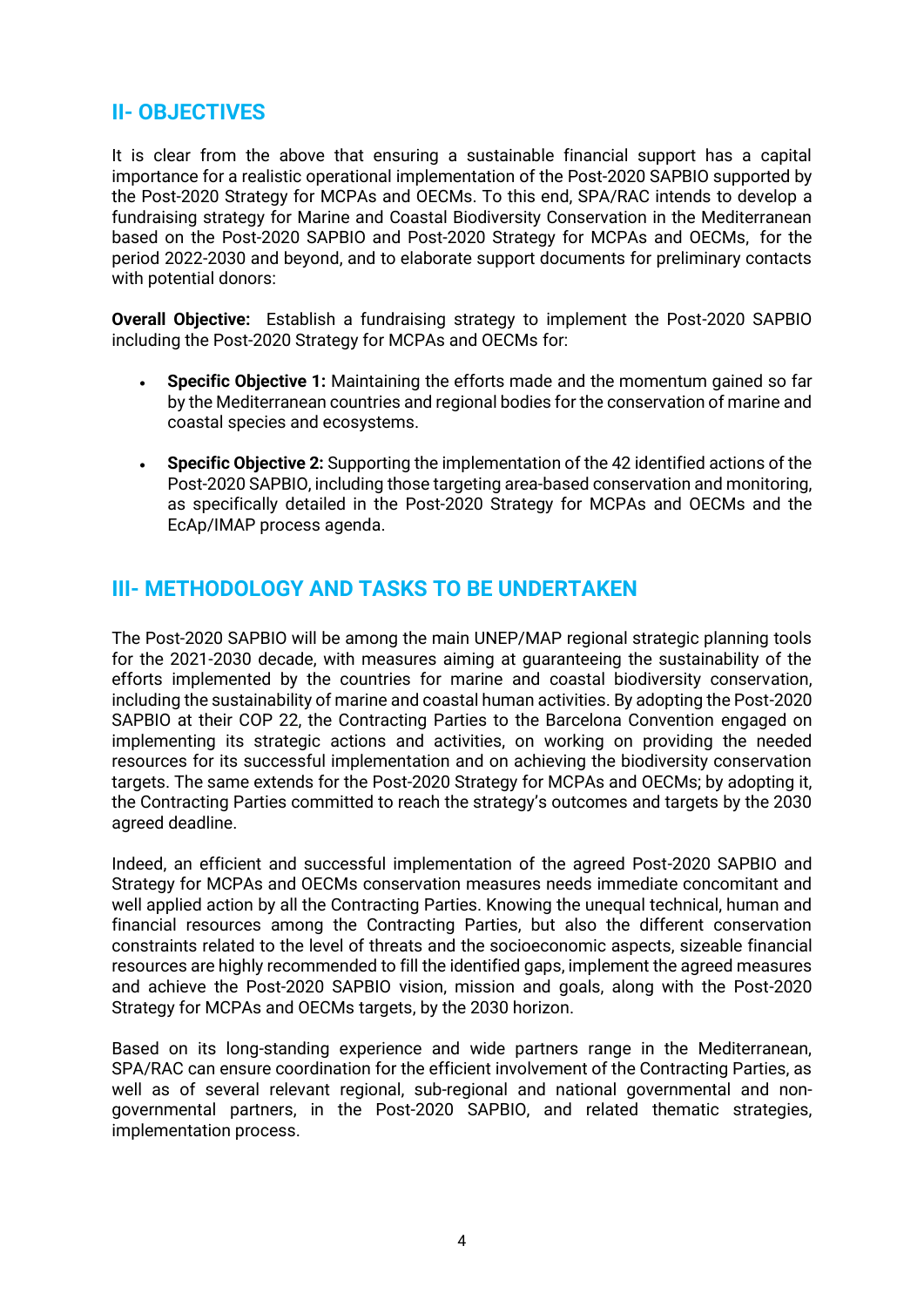The fundraising strategy should be action-oriented and tailored towards realistic short-term, medium-term and long-term funding objectives and operational targets that countries could reasonably achieve with the coordination of relevant international and regional organizations and the support of donors and funding agencies.

Potential regional and international, multilateral, bilateral or private donors, including Parties, as well as other relevant Mediterranean and international institutions linked with marine and coastal conservation programmes that could act as partners for projects should be mobilized for a conference on the funding of the Post-2020 SAPBIO and Post-2020 Strategy for MCPAs and OECMs' activities.

The consultancy work for the elaboration of the fundraising strategy for the Post-2020 SAPBIO and related thematic sub-strategies/action plans will follow three steps. The requested tasks to carry out are:

#### **Step 1: Identification of Projects and financial needs**

**First**: Based on the actions included in the Post-2020 SAPBIO Strategic Action Programme (appearing in Annex III of the Post-2020 SAPBIO document) and in the Post-2020 Strategy for MCPAs and OECMs, the consultant will have to identify coherent projects to be implemented at the Mediterranean regional, sub-regional or multinational levels to assist Mediterranean countries. Project concepts (summary fiches) will be drafted according to two criteria:

- 1- Ensure the global coherence of projects throughout the implementation of the strategies in order to deploy the planned activities and achieve their targets:
- 2- Ensure consistency of the efforts of the Contracting Parties (Mediterranean countries) participating in each of the identified projects as well as their coherence with the programmes of the international, regional and sub-regional bodies that may be involved.

It is important to emphasize that this task will be done in consultation with the Contracting **Parties** 

**Second**: The consultant will have to make an estimate to each one of the identified projects for the implementation of the Post-2020 SAPBIO (at regional, sub-regional and/or multinational levels). The budgetary estimates should include a detailed cost evaluation, estimate of all financial needs that are likely to be incurred in view for all posts relevant to the Post-2020 SAPBIO and to the Post-2020 MCPAs and OECMs Strategy full implementation, considering their respective timelines.

The budgetary estimates should include a detailed cost evaluation for all identified projects relevant to the Post-2020 SAPBIO and to the Post-2020 MCPAs and OECMs Strategy full implementation, considering their respective timelines.

It is important to carry out this task considering the efforts already made so far by the Mediterranean countries and the regional bodies for the conservation of marine ecosystems and species. The main scope being to maintain these efforts and to develop an actionoriented planning for an efficient marine and coastal conservation throughout the Mediterranean.

#### **Step 2: Action Plan elaboration**

During the second step, the consultant is asked to:

• Analyze the funding context, opportunities and threats;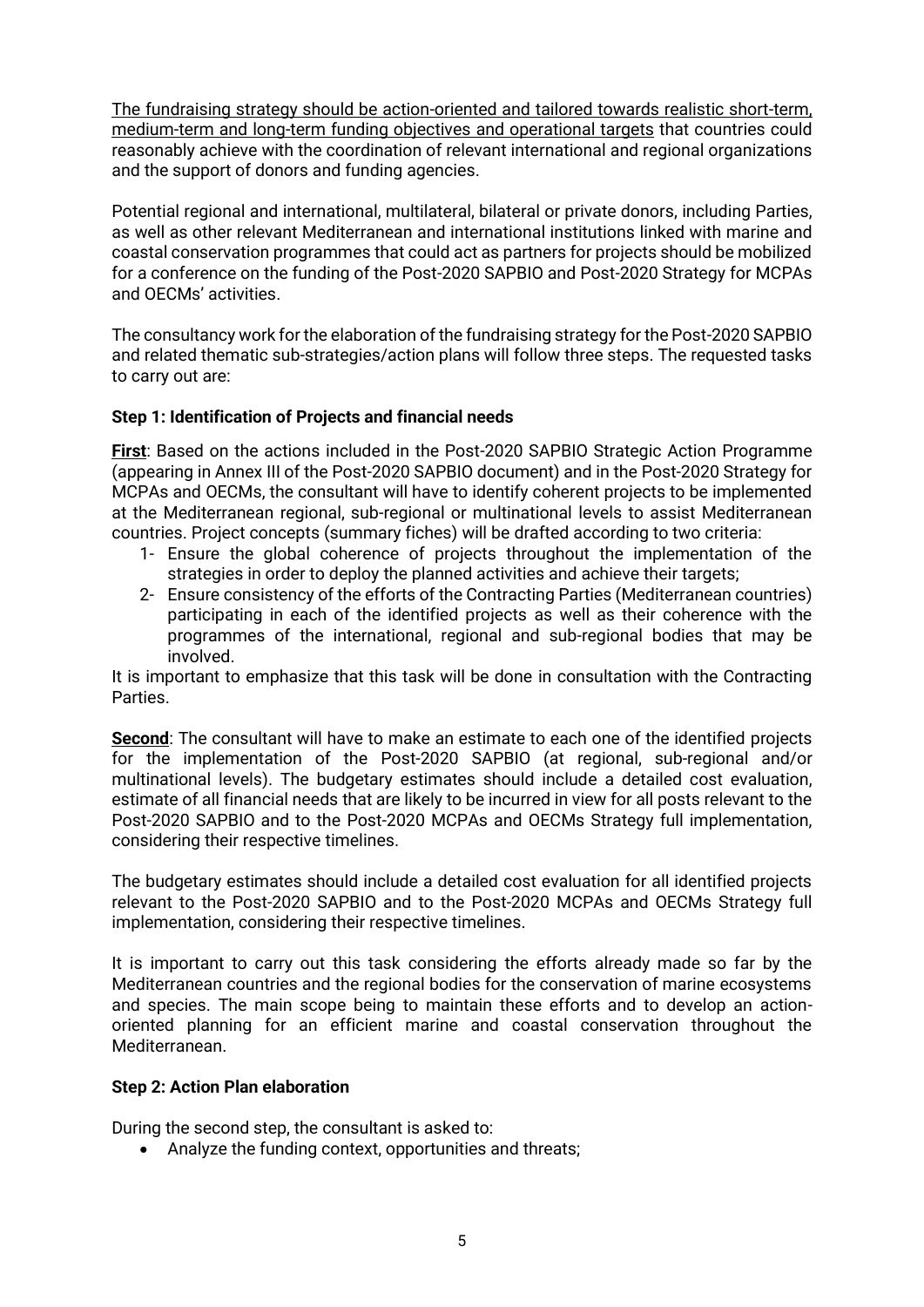- Prioritize projects, identified in Step 1, and draft a fundraising action plan from year 1 to year 10 of the Post-2020 SAPBIO implementation in harmony with the Programme of Actions (appearing in Annex III of the Post-2020 SAPBIO document) and in line with the MAP/Barcelona Convention Medium-Term Strategy (MTS) and its funding/resource mobilization strategy.
- Identify potential multilateral and bilateral donors from the public and private sectors and analyze their profiles, by finding funding option(s) for each donor; search the various potential financing sources to determine which ones may actually be available and match with each given project.

Current and arising opportunities will be investigated in detail, such as the EU Biodiversity Strategy funding commitments (spending on nature; biodiversity and nature-based solutions; natural-capital and circular economy initiative), GEF-8 (plastic pollution; support to circular economy; sustainably manage international waters, including areas of the ocean beyond national jurisdiction), FFEM Mediterranean Initiative funding especially in relation with the new PAMEx initiative, etc.

Close collaboration and consultation with the Contracting Parties is a very important condition for the elaboration of a regional action plan, hence, the role to be foreseen for the SAPBIO National Correspondents (backed by the advice of the SAPBIO Advisory Committee) in the fundraising strategy and action plan elaboration is very important.

#### **Step 3: Preparation of project portfolio**

During Step 3, the consultant will have to draft project proposals for donors. At least three major project proposals will be drafted: one with a regional scope and two others with subregional or multinational scopes covering as much as possible the projects identified in Step 1 and their matching full proposals.

They should be drafted based on donors-fitting' SAPBIO priorities, funding modalities and requirements of the priority donors identified in Step 2. Funding proposals relative to the Post-2020 Strategy for MCPAs and OECMs, should be considered as a priority topic for SPA/RAC and the region.

#### **Step 4: Preparation of a donor conference**

This step includes the preparation of a donor conference and the assistance to its organization.

The donor conference should gather and attract key donors and funding agencies in a roundtable and aim to present the project portfolio prepared in the Step 3.

Since the project portfolio aims to implement the Post-2020 SAPBIO and the Post-2020 Strategy for MCPAs and OECMs, an overview of the outcomes, priority actions and implementation plan of the Post-2020 SAPBIO and the Post-2020 Strategy for MCPAs and OECMs will also be presented to the potential donors.

During Step 4, the consultant will have to undertake the following tasks:

- The preparation of the conference concept and the necessary documentation to be used.
- The organization of the conference: this includes the identification of the participants to be invited, the organization concept notes and logistical aspects planning.
- The facilitation and wrap up of the conference.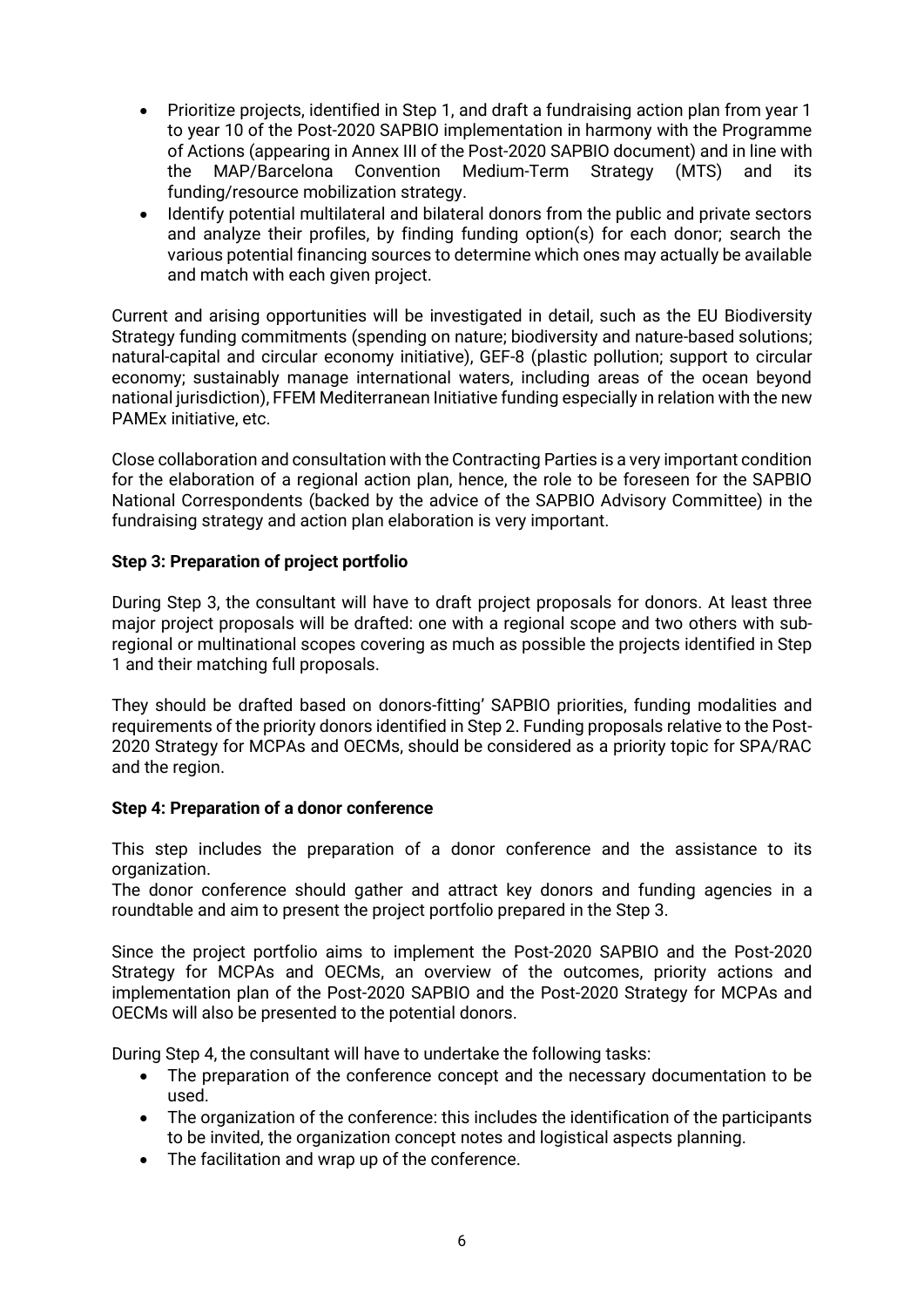## **IV- DELIVERABLES AND EXPECTED OUTCOMES**

The expected overall result is a fundraising strategy to implement the Post-2020 SAPBIO and related regional thematic strategies and action plans, including the Post-2020 MCPA and OECM Strategy, and support documents including a "Project Portfolio" for preliminary contacts with potential donors.

The expected deliverables are:

#### **Step 1: Identification of projects and financial needs**

- 1.1- Identification of coherent projects
- 1.2- Identification of financial needs and full budget estimate

#### **Step 2: Action Plan elaboration**

- 2.1- Context analysis and funding sources identification
- 2.2- Action plan for fundraising

#### **Step 3: Preparation of project portfolio**

- 3.1- Analysis of potential donors' profile and their matching with projects
- 3.2- Concept notes

#### **Step 4: Preparation of a donor conference**

- 4.1- Preparation of the donor conference concept and supporting documents
- 4.2 Support to the organization and facilitation of donor conference

### **V- DEADLINES**

The deadline for each step and deliverable is as follows:

#### **Step 1: Identification of projects and financial need**

Preparation of the provisional version of the documents: *60 days*

*Consultation with Contracting Parties and Advisory Committee: 30 days*

Preparation of the final version of the documents: *20 days*

#### **Step 2: Action Plan elaboration**

Preparation of the provisional version of the document: *30 days*

*Consultation with Contracting Parties and Advisory Committee: 20 days*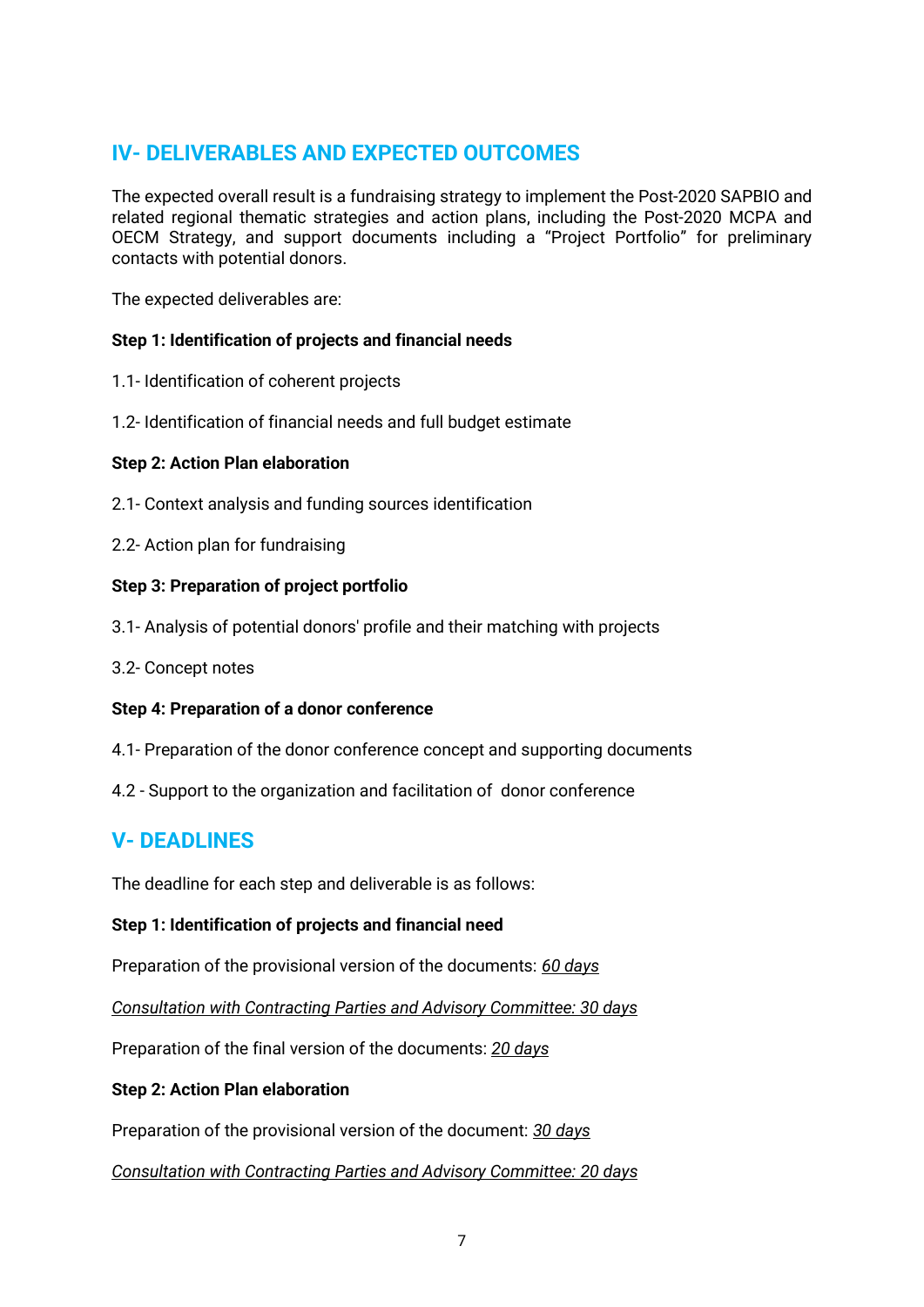Preparation of the final version of the document: *10 days*

#### **Step 3: Preparation of project portfolio**

Preparation of the provisional version of the document: *30 days*

*Consultation with Contracting Parties and Advisory Committee: 20 days*

Preparation of the final version of the document: *10 days*

#### **Step 4: Preparation of a donor Conference**

Preparation of the conference concept and necessary documentation: *10 days*

Assistance in the organization, facilitation and wrap-up of a regional donor conference: *10 days*

Estimated total time duration of the consultancy mission: *8 months 10 days*.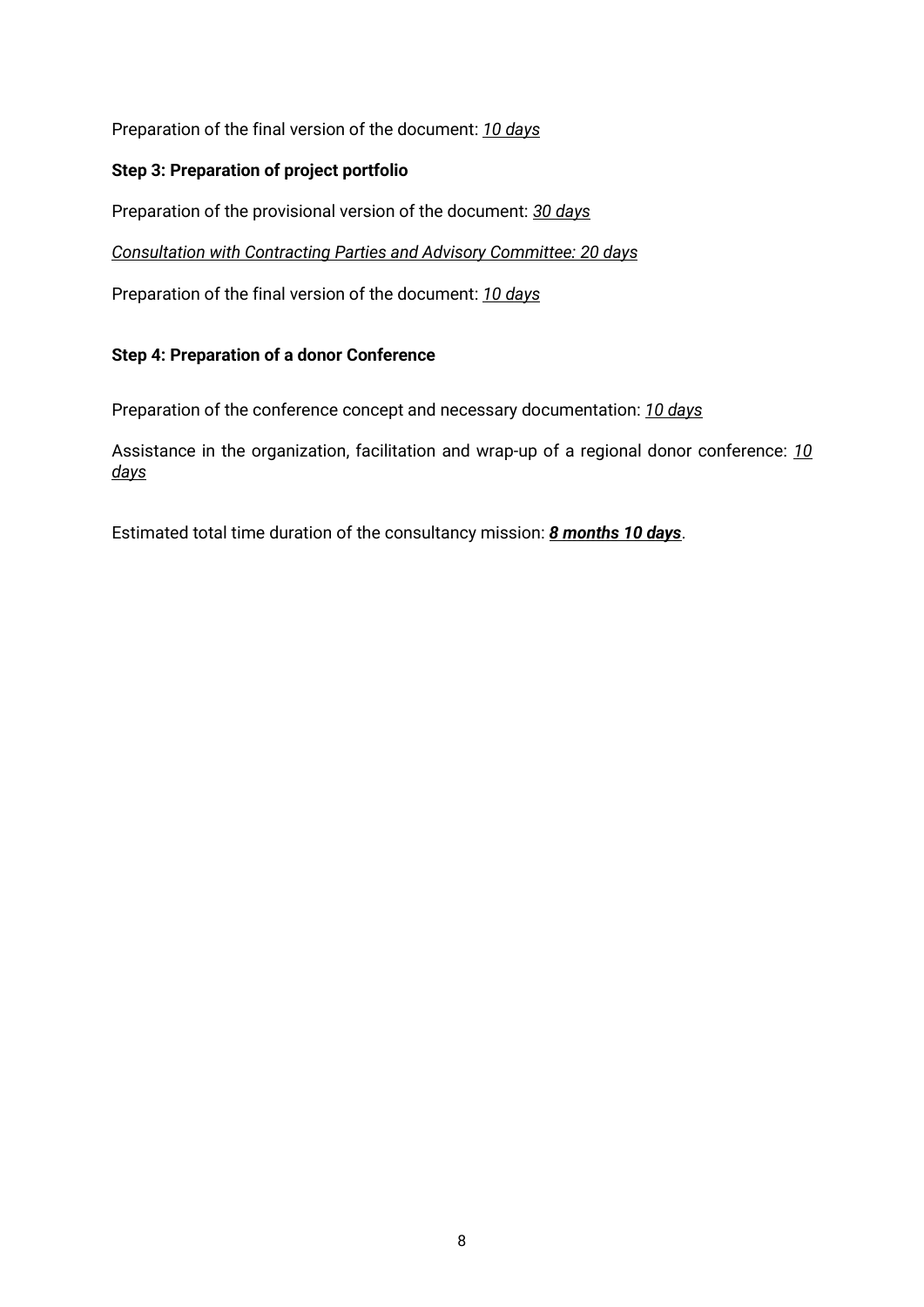## **ADMINISTRATIVE CLAUSES**

## **ARTICLE 1 – CONDITIONS OF PARTICIPATION**

The present call for tenders is open to specialized consultancy firms or association of consultants.

Two senior experts are required. The qualification and workload of the experts are as follows: **Expert 1:** with proven competences and experience in environmental economics and fundraising, skills in fundraising techniques and new fundraising trends and experience in budget estimate and fundraising strategies.

University degree in disciplines of relevance.

**Expert 2:** with proven competences, deep knowledge and experience in diagnosis and strategies and planning processes in relation to the marine and coastal environment context of the Mediterranean or other regions.

Language proficiency for both experts: fluency in English is a requirement. Speaking French is an Asset.

Each expert must prove that she/he have all the required legal and professional guarantees for the execution of the present mission under good conditions.

A consultant association must clearly identify the lead consultant, who will be the legal representative of the consultant association. The consultant association cannot exceed two experts.

### **ARTICLE 2 – COMPOSITION AND PRESENTATION OF OFFERS**

The submitted offer must include separately (i) a technical offer, (ii) administrative documents, and (iii) a financial offer.

The services provided as part of this assignment consist of an overall fixed and non-revisable cost.

### **2.1- Technical offer**

It must contain:

#### **-For consulting firms:**

- The firm presentation including experience and references;
- A detailed curriculum vitae for each expert including university degrees and qualifications, professional experience and detailed references regarding similar studies in relation with biodiversity planning processes / fundraising (including copies/certificates of highest university diploma(s) and documents/URL links/certificates that support the references presented).
- A methodology note outlining consultant's suitability for the job explaining the good understanding of the mission to be carried out, the methods to be followed and the implementation stages.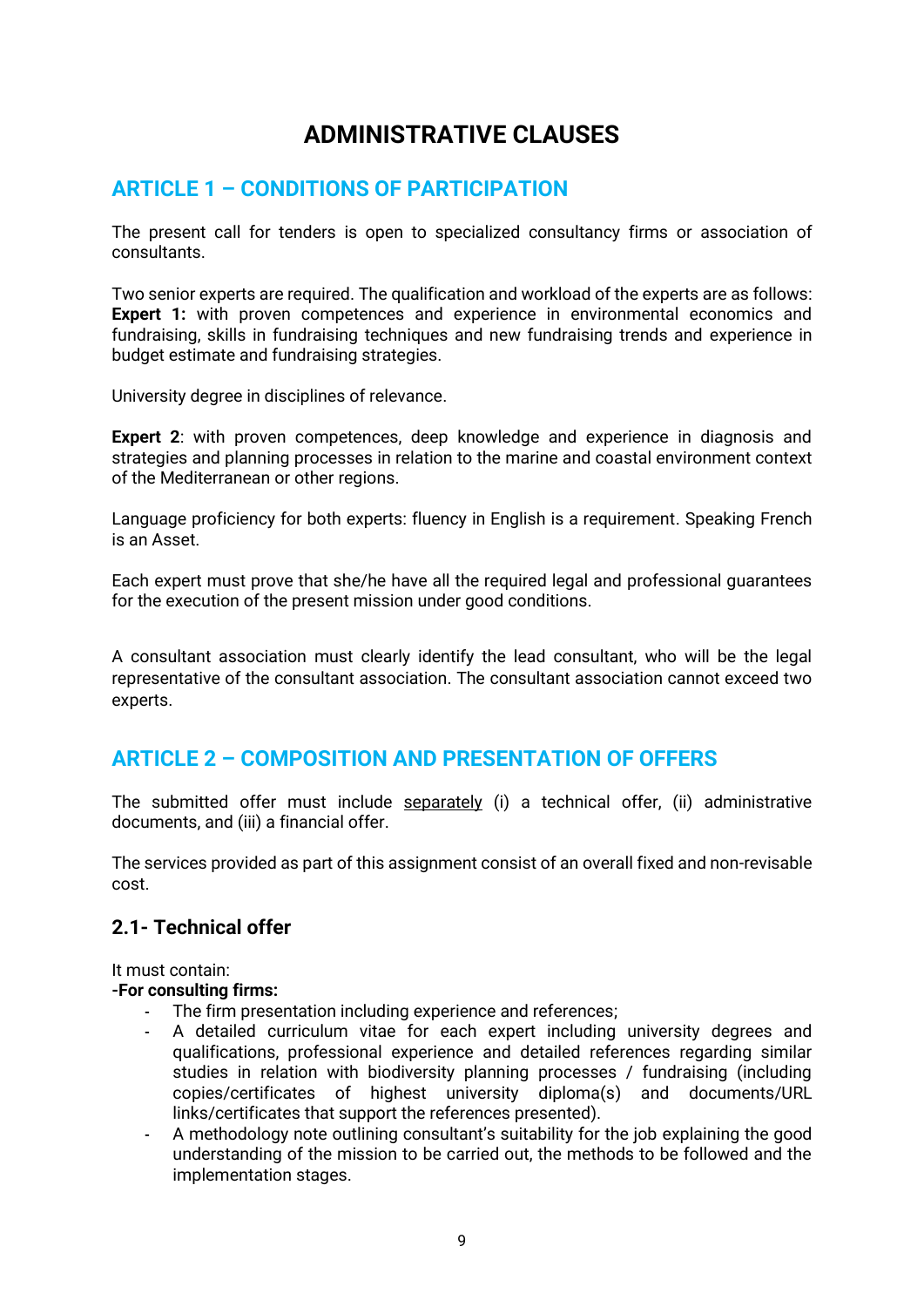- A work implementation planning and a schedule of intervention of each expert (chronogram of intervention) including the necessary details.

#### -**For association of consultants:**

- A cover letter outlining the consultant's suitability for the job.
- A curriculum vitae (CV) for each expert including years of experience and diploma, and list of related work with a concise presentation of the projects, year of release, and links or samples.
- **Concept:** the concept should demonstrate the relevance of the proposal to the audience and the purpose of the project. Its originality will also be considered in the evaluation.
- **Methodology and timetable:** these must be clear and realistic. The deadline for completion of the contract must be respected.
- Documents/URL links/certificates that support the relevant references presented.

Please note that all the elements provided will be used for the evaluation (see the table in the section related to selection criteria).

*The selection process may include interviews (through Skype or phone), as well as a preselection phase followed by requests for complementary information / negotiation if required.*

### **2.2- Administrative documents**

The administrative folder should include the following administrative documents: **-For consulting firms:**

- 1. A tax certificate, valid on the offer submission date, proving that the consulting firm/service provider company has no outstanding tax obligations.
- 2. A certificate proving that the tenderer is registered in the commercial register.
- 3. A statement delivered by the social security body to which the consulting firm/service provider company is affiliated stating that all dues have been paid and which is valid on the date of submission.
- 4. A sworn statement of non-bankruptcy.
- 5. A sworn statement that the consulting firm/service provider company is in no situation that could in any way be incompatible with the mission or compromise independence in carrying out the mission.
- 6. A sworn statement from each of the team of expert members, who are not staff members, confirming that they are willing to participate in the work team to carry out this mission.
- 7. The present restricted call for tenders signed (date, signature and stamp of the consulting firm/service provider company at the end of the document).

#### -**For association of consultants:**

- 1. Document certifying the ability to practice this profession (registration certificate, for example) according to the legislation of their country with the tax number on it.
- 2. A sworn statement that the bidder is in no situation that could in any way be incompatible with the mission or compromise independence in carrying out the mission.
- 3. Terms of reference signed (date, signature and stamp of the provider at the end of the document).

If the original administrative documents are not in English or French, it should be provided with additional copies translated into English or French by a sworn translator.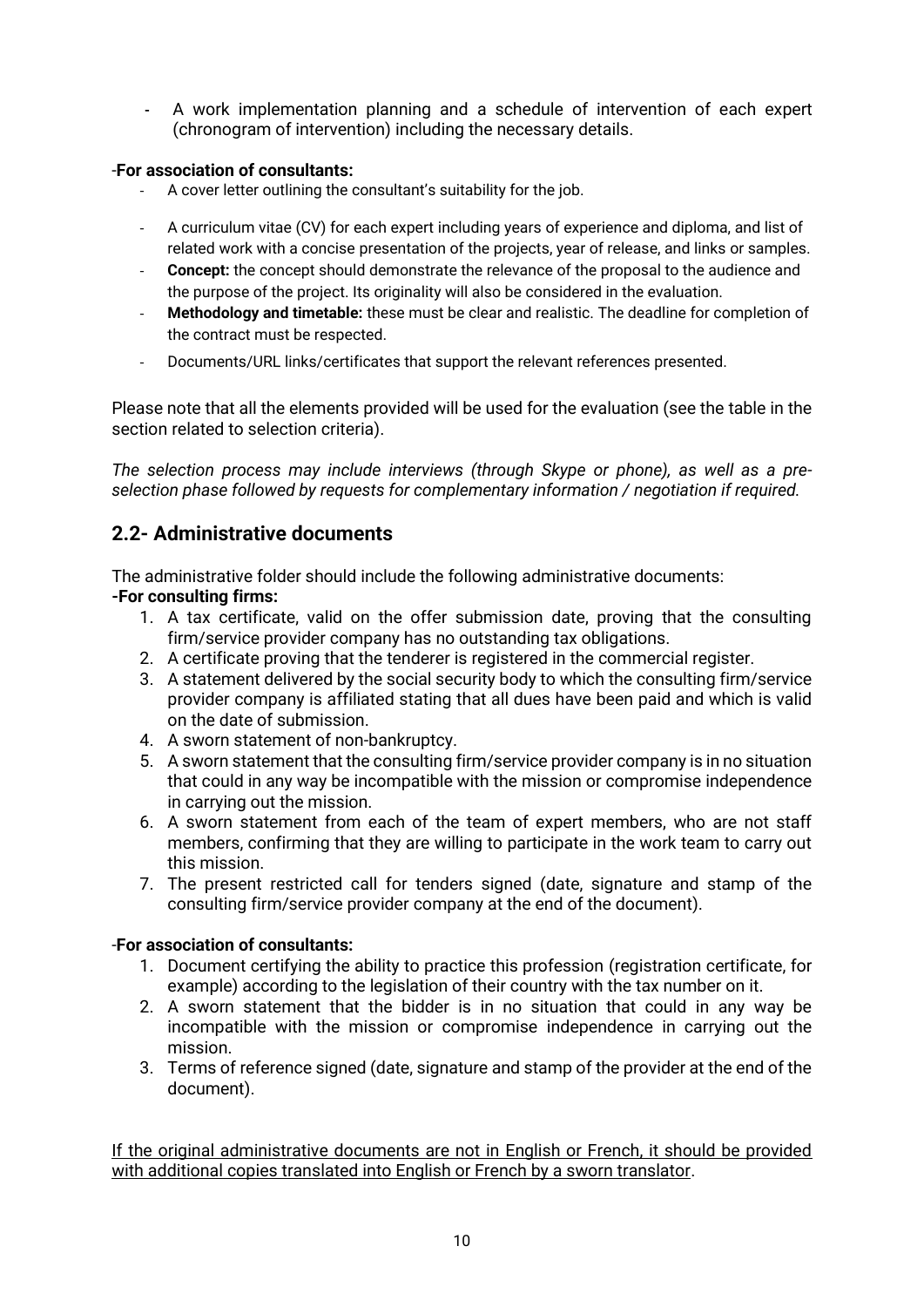*Should any administrative or financial document be missing, the consultant will be contacted to complete the offer documents. If after a period of 10 days, the documents are still not completed the candidate will be rejected even if already chosen as best positioned.*

### **2.3- Financial offer**

The financial offer must be expressed in Euros (EUR), except for Tunisian firms or consultants where it must be expressed in Tunisian Dinars (TND). If only one of the consultants is Tunisian the offer must be expressed in Tunisian Dinars (TND).

The financial offer must be expressed in both tax-free and all tax-included prices. It should include all the costs connected to the provision of the service and presented in the template attached in Annex.

The financial offer should also include the following documents:

- Submission letter, using the template attached in Annex 1; and
- Details of total tender price, using the template attached in Annex 2.

## **ARTICLE 3 – SUBMISSION**

Proposals must be submitted in one stage and will contain the documents indicated in Article 2, points 2.1, 2.2 and 2.3.

Proposals must be received electronically at the following e-mail address: **[car-asp@spa-rac.org](mailto:car-asp@spa-rac.org) before 14 February 2022 at 23h59 UTC+1 (Tunis Time).**

E-mails should have the following subject:

« **Call for tenders N°04/2022\_SPA/RAC\_Fundraising Strategy for the Post-2020 SAPBIO »**

Proposals received after this date and after this time will not be considered.

## **ARTICLE 4 – ADDITIONAL INFORMATION**

In the event that certain tenderers have information to request or have questions about one or more parts of the bidding documents, they should refer to the SPA/RAC by e-mail at [car](mailto:car-asp@spa-rac.org)[asp@spa-rac.org,](mailto:car-asp@spa-rac.org) with copy to: Ms. Saba GUELLOUZ [\(saba.guellouz@spa-rac.org\)](mailto:saba.guellouz@spa-rac.org) and Mr. Daniel CEBRIAN [\(daniel.cebrian@spa-rac.org\)](mailto:daniel.cebrian@spa-rac.org), in order to obtain the necessary clarifications. The requested clarifications can be asked no later than ten (10) days before the deadline of the submission of the offers.

The answers will be sent by email and published on the SPA/RAC website. Where appropriate, addenda to the call of tenders may also be added to it by SPA/RAC, in order to clarify the understanding of the tender documents or to bring changes to the information concerning the workplaces, the project, the terms of reference, the agreement or the other tender documents, ten (10) days at the latest before the date of receipt of tenders, as a result, they will form part of the tender documents.

No answer will be given to verbal questions and all interpretation by tenderer of the tender documents that has not been subject of an addendum will be rejected and cannot imply the responsibility of SPA/RAC.

### **ARTICLE 5 – DEFINITION, CONSISTENCY AND VARIATION OF PRICES**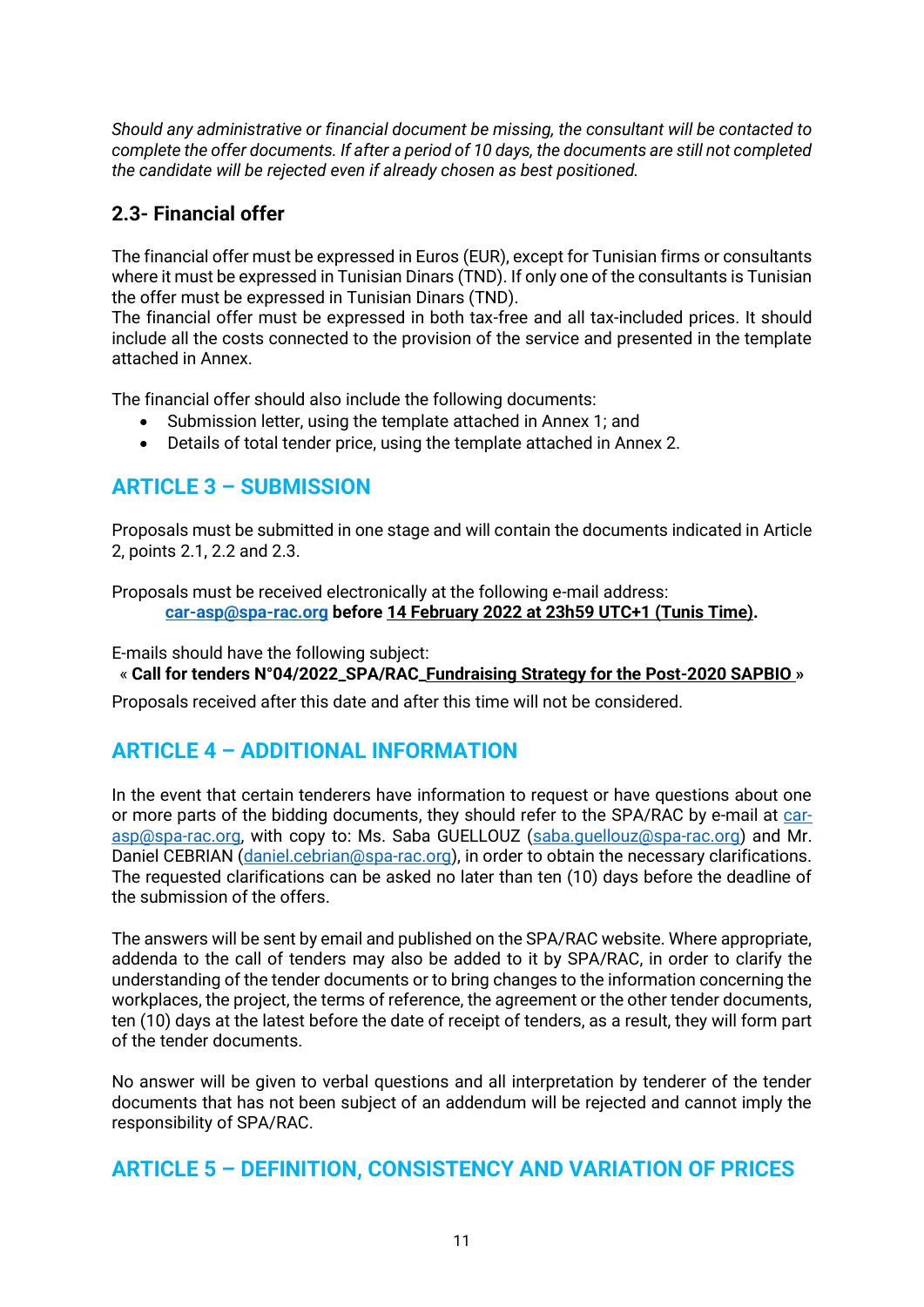The services provided as part of this assignment consist of an overall fixed and non-revisable cost.

### **5.1- Variation of prices**

The prices of this contract are fixed and not subject to revision.

### **5.2- Finality of prices**

The services provided may not, under any pretext, reconsider the market prices which were agreed by the contacted firm.

## **ARTICLE 6 – TENDER VALIDITY PERIOD**

Any tenderer who submitted a tender will be bound by his tender for one hundred and twenty (120) days starting from the day following the deadline fixed for receiving the offers. During that period, the prices and information proposed by the tender will be firm and non-revisable.

## **ARTICLE 7 – TERMS OF PAYMENT**

Payment for the mission will be made as follows:

- 30 % upon submission of the identification of projects and financial needs (step 1 deliverable) and its validation by SPA/RAC
- 30% upon submission of the Action Plan (step 2 deliverable) and its validation by SPA/RAC
- 30% upon submission of the concept notes (step 3 deliverables) and their validation by SPA/RAC
- The balance upon the preparation and facilitation of the donor conference (step 4 deliverables) and the completion of all the tasks due in the present contract and after their validation by SPA/RAC.

All payments will be made by bank transfer.

## **ARTICLE 8 – EVALUATION PROCEDURES**

### **8.1- Technical Evaluation**

Applications will be evaluated based on the following criteria: **-For Firms:**

- (i) Firm's general experience and technical references (15 points),
- (ii) Profile (diploma and experience) of each expert in relation to the subject of the present mission (50 points),
- (iii) Work implementation planning and a schedule of intervention (10 points)
- (iv) The methodology proposed for conducting the mission, and observations/analysis on the terms of reference (25 points)

#### **For association of consultants**

(i) Profile (diploma and experience) of each expert in relation to the subject of the present mission (65 points),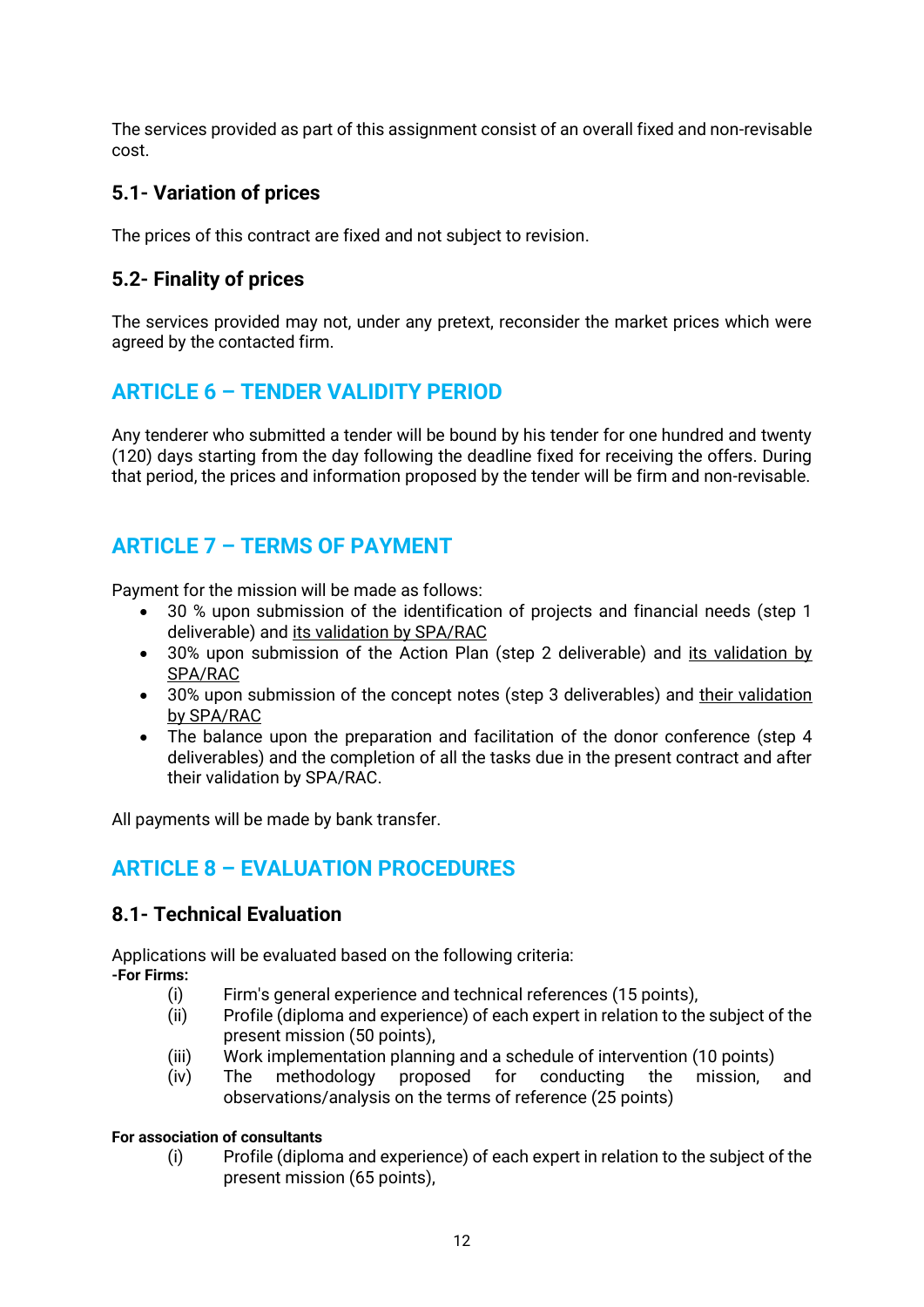- (ii) Work implementation planning and a schedule of intervention (10 points)
- (iii) The methodology proposed for conducting the mission, and observations/analysis on the terms of reference (25 points)

| <b>Criteria</b>                                                                                                                  |                                                                                                                                                                             | <b>Scoring</b>                                                                                                                     |                                                                                                                           |
|----------------------------------------------------------------------------------------------------------------------------------|-----------------------------------------------------------------------------------------------------------------------------------------------------------------------------|------------------------------------------------------------------------------------------------------------------------------------|---------------------------------------------------------------------------------------------------------------------------|
|                                                                                                                                  |                                                                                                                                                                             | <b>For Firms</b>                                                                                                                   | For association of<br>consultants                                                                                         |
| 1- Firm's general experience<br>and technical references.<br>(references presented by the<br>competing firms will be             | Nature and number of<br>similar studies justified.<br>No similar studies                                                                                                    | 15 points maximum<br>(5 points/reference,<br>1 additional point/reference<br>in the Mediterranean)                                 | <b>NON APPLICABLE</b>                                                                                                     |
| assessed according to their<br>nature, number and delivery<br>date)                                                              |                                                                                                                                                                             | 0 point<br>(in this case the offer is<br>eliminated)                                                                               |                                                                                                                           |
| 2- Evaluation of the<br>proposed Expert 1<br>(fundraising specialist) and<br>his/her experience<br>(assessment will be based     | Experience in similar<br>studies                                                                                                                                            | 20 points maximum<br>(5 points/reference as expert<br>in a similar study, 1 additional<br>point/reference in the<br>Mediterranean) | 30 points maximum<br>(5 points/reference as ex<br>in a similar study, 1 addit<br>point/reference in the<br>Mediterranean) |
| on the number of similar                                                                                                         | No similar studies                                                                                                                                                          | 0 point                                                                                                                            | 0 point                                                                                                                   |
| studies the proposed<br>specialist has contributed to<br>and the nature of their<br>qualifications).                             | MSc degree in<br>environmental<br>economics, fundraising or<br>related fields                                                                                               | 5 points                                                                                                                           | 5 points                                                                                                                  |
|                                                                                                                                  | Below MSc degree or in a<br>field far from the ones<br>requested here above                                                                                                 | 0 point<br>(in this case the offer is<br>eliminated)                                                                               | 0 point<br>(in this case the offer is<br>eliminated)                                                                      |
| 3- Evaluation of the<br>proposed Expert 2<br>(environmental strategic<br>planning specialist) and<br>his/her experience          | Experience in similar<br>studies                                                                                                                                            | 20 points maximum<br>(5 points/reference as expert<br>in a similar study, 1 additional<br>point/reference in the<br>Mediterranean) | 25 points maximum<br>(5 points/reference as ex<br>in a similar study, 1 addit<br>point/reference in the<br>Mediterranean) |
| (assessment will be based                                                                                                        | No similar studies                                                                                                                                                          | 0 point                                                                                                                            | 0 point                                                                                                                   |
| on the number of similar<br>studies the proposed<br>specialist has contributed to<br>and the nature of their<br>qualifications). | MSc degree in biology,<br>ecology, oceanography,<br>living marine resources,<br>environmental planning<br>and management or<br>related fields                               | 5 points                                                                                                                           | 5 points                                                                                                                  |
|                                                                                                                                  | Below MSc degree or in a<br>field far from the ones<br>requested here above                                                                                                 | 0 point<br>(in this case the offer is<br>eliminated)                                                                               | 0 point<br>(in this case the offer is<br>eliminated)                                                                      |
| 4- Evaluation of the work<br>implementation planning<br>and a schedule of<br>intervention of each expert                         | Work implementation<br>planning and a schedule<br>of intervention clearly<br>presented, well developed<br>and meets the terms of<br>reference and the study's<br>objectives | 10 points                                                                                                                          | 10 points                                                                                                                 |
|                                                                                                                                  | Work implementation<br>planning and a schedule<br>of intervention not clearly<br>presented and does not<br>meet the terms of<br>reference                                   | 0 point                                                                                                                            | 0 point                                                                                                                   |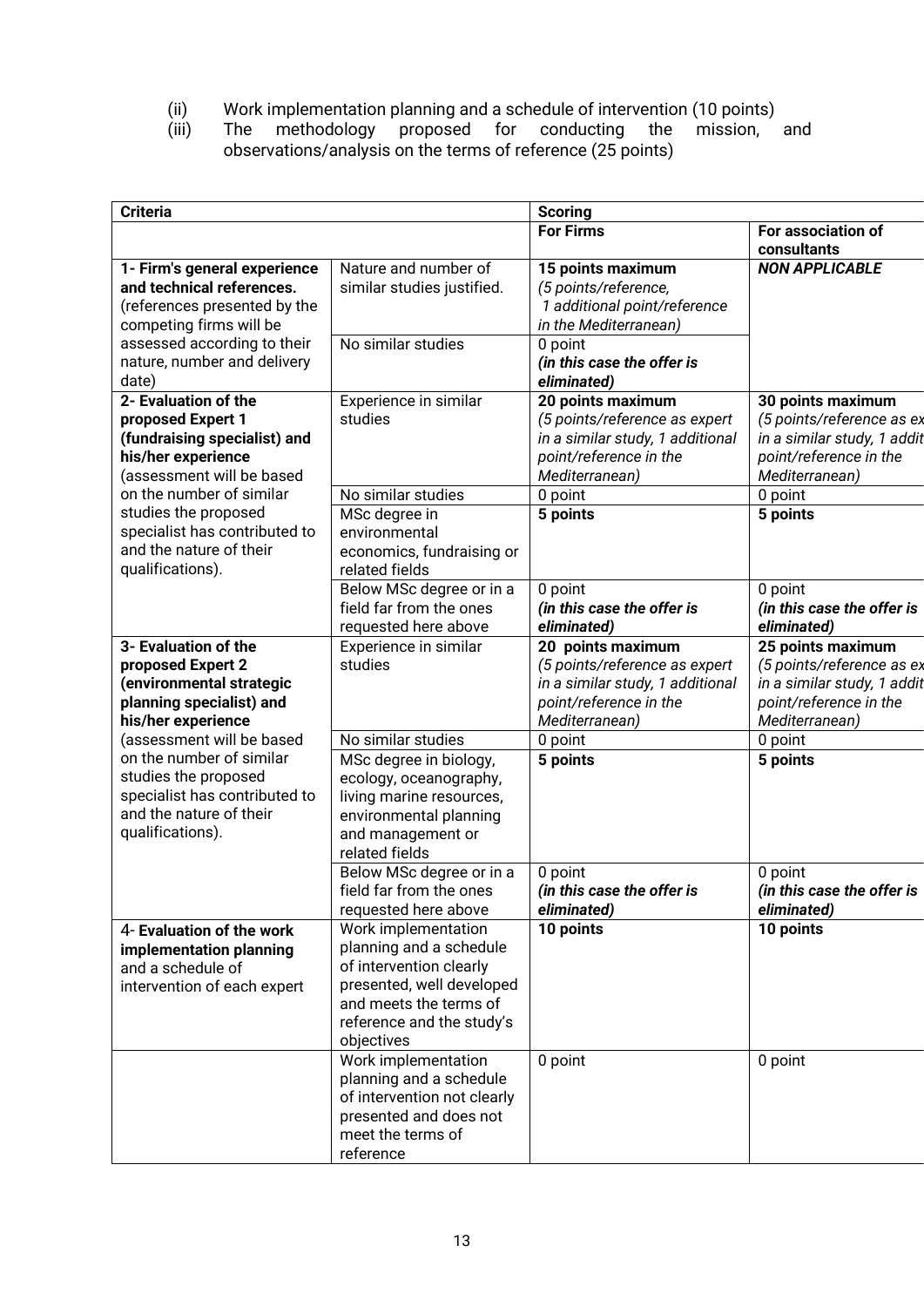| 5-Evaluation of the<br>methodological note<br>including the organization of<br>the work, the planning and<br>time schedule. | Methodology clearly<br>presented, well developed<br>and meets the terms of<br>reference and the study's<br>objectives including the<br>organization of the work,<br>the planning and time<br>schedule | 25 points | 25 points |
|-----------------------------------------------------------------------------------------------------------------------------|-------------------------------------------------------------------------------------------------------------------------------------------------------------------------------------------------------|-----------|-----------|
|                                                                                                                             | Methodology more or less<br>developed but meets<br>partially the terms of<br>reference and the study's<br>objectives                                                                                  | 10 points | 10 points |
|                                                                                                                             | Methodology not clearly<br>presented and does not<br>meet the terms of<br>reference and the study's<br>objectives or no<br>methodology note<br>presented                                              | 0 point   | 0 point   |

#### **If the content of an offer is markedly incomplete or differs substantially from one or several technical criteria specified in the offer documents, the offer will be eliminated without being rated.**

Any offer that has not attained the minimum score of 80 points will be eliminated. In the event no offer obtains 80 points or more, the offer processing will be cancelled.

### **8.2- Financial evaluation**

The lowest financial offer will receive 100 points. The other offers will be attributed a score based on the following equation:

#### **Financial score = (amount of the lowest offer/amount of the offer in question) x 100**

For each expert separately, the choice of the best offer is achieved by weighting the technical and financial scores using a distribution key of 80/20 basis. To this end:

- The technical score will be multiplied by a coefficient of 0,80.
- − The financial score will be multiplied by a coefficient of 0,20.

The weighted technical - financial scores thus calculated will be added to ascertain the offer with the best technical and financial score.

If two offers obtain the same technical-financial scores, preference will be given to the consultant in the following order:

- having obtained the best technical score
- having obtained the best total score for similar studies of experts.

### **ARTICLE 9 – MONITORING, CONTROL AND VALIDATION OF THE WORK**

The consultant will work under the supervision of SPA/RAC. The consultant will submit draft version of deliverables for each phase. The consultant will submit in the final version of deliverables as indicated in section 4 of the technical specifications.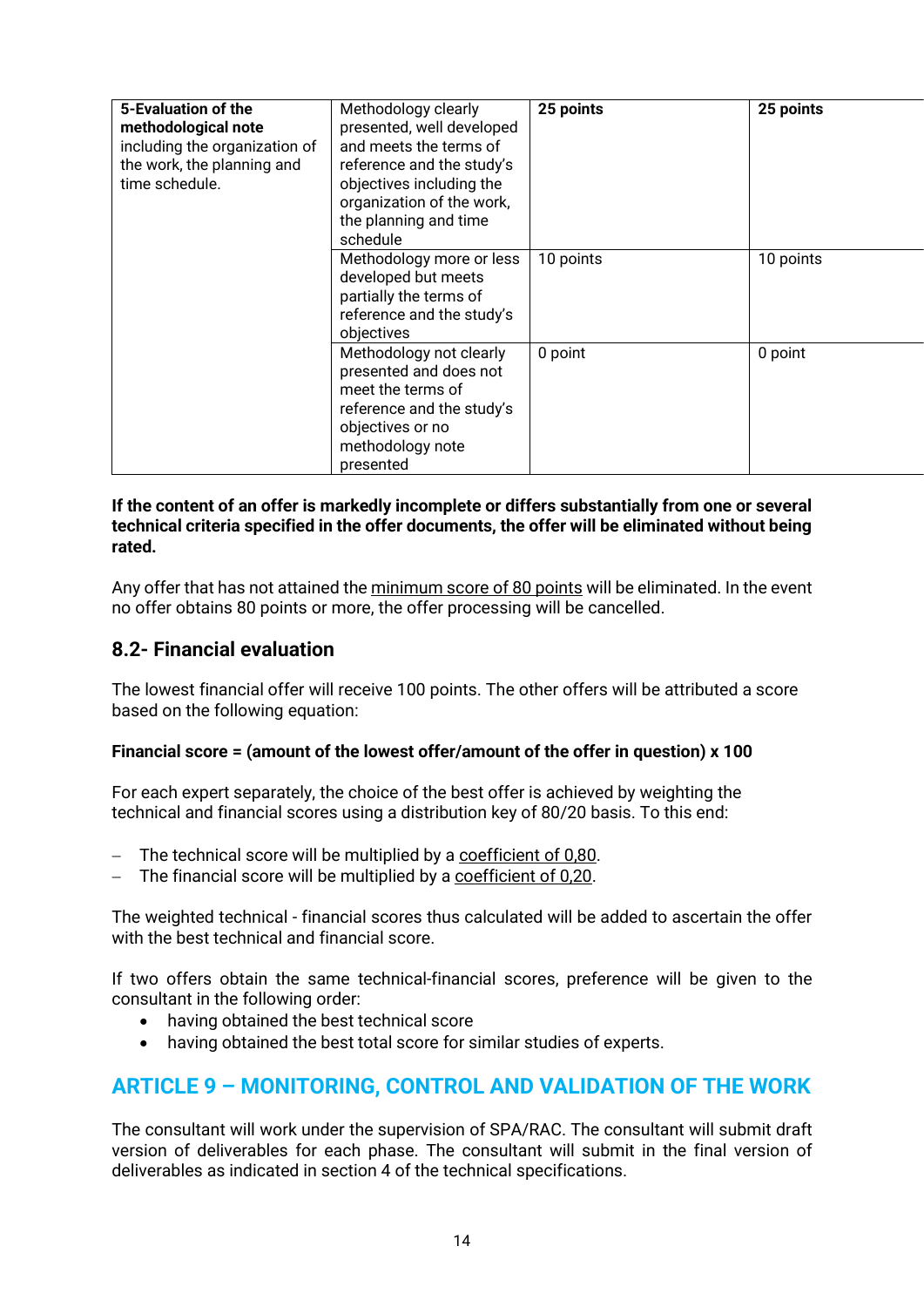## **ARTICLE 10 – DEADLINE FOR THE EXECUTION OF THE MISSION**

As from the date of signature of the contract, including the deadlines for handing in the final documents and deliverables according to the following timeline: The total time duration of the consultancy mission: *8 months 10 days*. The estimated total working days: **80 days**

The deadline for each step and deliverable is as follows:

#### **Step 1: Identification of projects and financial need**

Preparation of the provisional version of the documents: *60 days*

*Consultation with Contracting Parties and Advisory Committee: 30 days*

Preparation of the final version of the documents: *20 days*

#### **Step 2: Action Plan elaboration**

Preparation of the provisional version of the document: *30 days*

*Consultation with Contracting Parties and Advisory Committee: 20 days*

Preparation of the final version of the document: *10 days*

#### **Step 3: Preparation of project portfolio**

Preparation of the provisional version of the document: *30 days*

*Consultation with Contracting Parties and Advisory Committee: 20 days*

Preparation of the final version of the document: *10 days*

#### **Step 4: Preparation of a donor Conference**

Preparation of the conference concept and necessary documentation: *10 days*

Assistance in the organization, facilitation and wrap-up of a regional donor conference: *10 days*

### **ARTICLE 11 – PENALTY**

In the absence of completion by the consultant of the services at his charge within the contractual deadlines envisaged in the section 5 of the technical specification and Article 11 (Deadline for the execution of the mission), it will be applied as of right and without notice, a penalty of one five hundredth (1/200) of the total amount of the contract (All Taxes Included - ATI) for each calendar day of delay.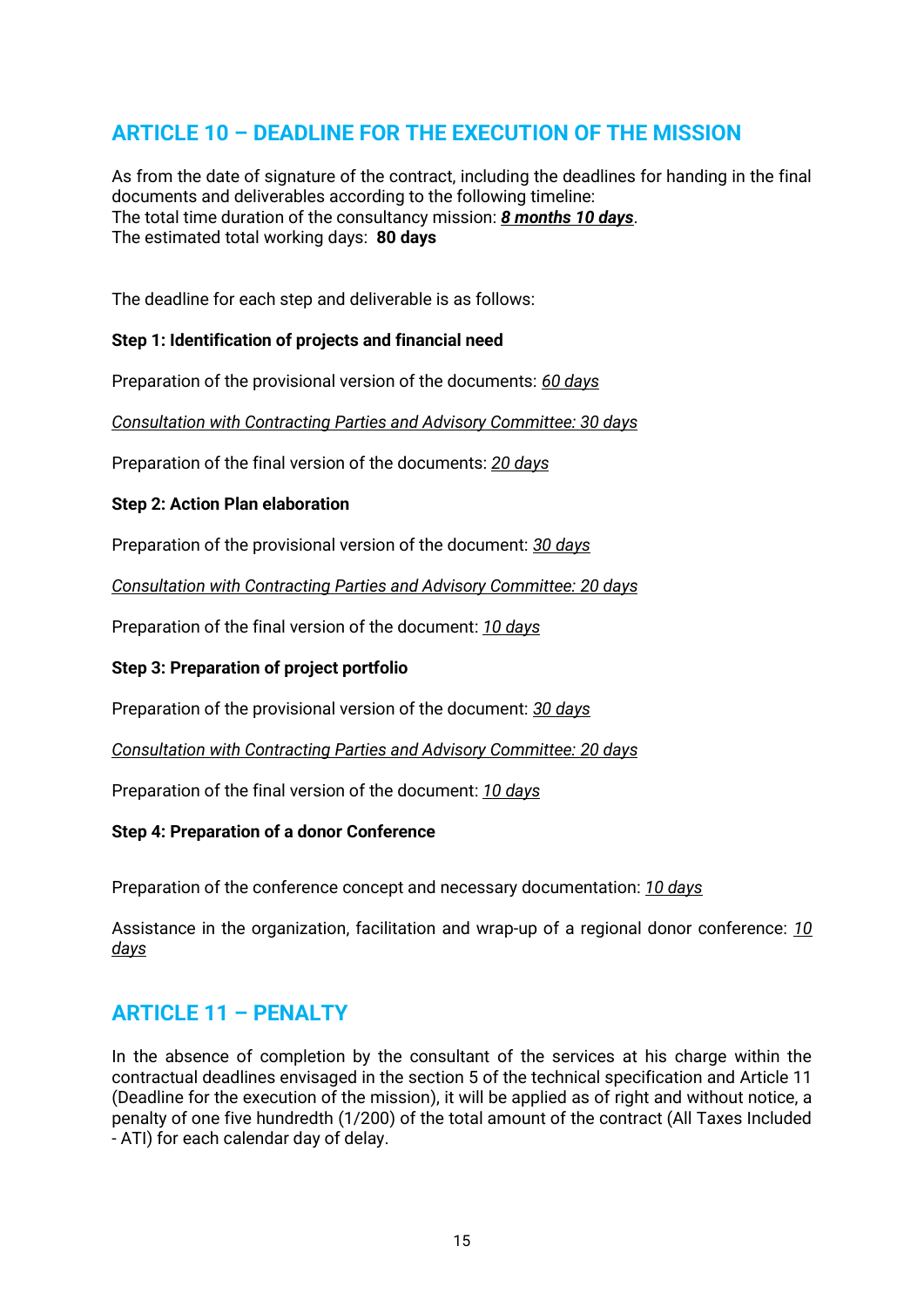The amount of the late penalties will be deducted from the accounts. The amount of the penalties is capped at 10% of the total amount of the contract in (ATI). When this ceiling is reached, SPA/RAC reserves the right to terminate the contract at the holder's fault, in accordance with Article 17 (Cancellation conditions) below, without that the holder cannot raise disputes or claim any compensation.

### **ARTICLE 12 – COPYRIGHT, OWNERSHIP OF DOCUMENT**

All the plans, drawings, software, photos, videos, study reports and any other documents, elaborated and submitted by the consultant to UNEP/MAP-SPA/RAC for the execution of the present contract, will become and remain the property of UNEP/MAP - SPA/RAC, and the consultant will submit them to UNEP/MAP- SPA/RAC. The names and logos of UNEP/MAP-SPA/RAC must be displayed appropriately.

### **ARTICLE 13 – CONFIDENTIALITY / PROFESSIONAL SECRET CLAUSES**

The selected service provider undertakes to observe total discretion in all matters relating to the facts and information of which he became aware during the performance of his assignment.

Any member of the team assigned to the mission covered by this contract who contravenes the aforementioned obligation of professional secrecy would expose himself to legal proceedings

### **ARTICLE 14 – ARBITRAGE, DISPUTE SETTLEMENT**

Every dispute arising from or in connection with this contract execution shall be solved by way of amicable negotiations by the parties. This agreement is deemed to have been made in Tunisia and to be subject to Tunisian law. In case of dispute, the Court of Tunis is competent.

### **ARTICLE 15 – LIABILITY & INSURANCE**

The SPA/RAC does not accept any liability for acts of third parties, accidents, sickness, losses of any kind, however caused arising during the implementation of the specific actions and the production of the relative outputs expected. The consultant confirms that any involved staff will be covered by appropriate insurance.

### **ARTICLE 16 – FORCE MAJEURE**

Force majeure means any event outside the control of a Party so that it is impossible for one party to carry out his obligations or the implementation of these obligations becomes so difficult that it is considered to be impossible to carry them out under such circumstances.

The party which invokes force majeure must inform his co-contractor within seven (07) days of its occurrence so that the contractual deadline will be suspended with a joint agreement between the parties for the period which is covered by the case of force majeure.

SPA/RAC has a right to assess the circumstances of the impediments invoked by the holder as a case of force majeure to see if they are convincing and should this not be the case, then the days of discontinued work will be accounted for as days of delay.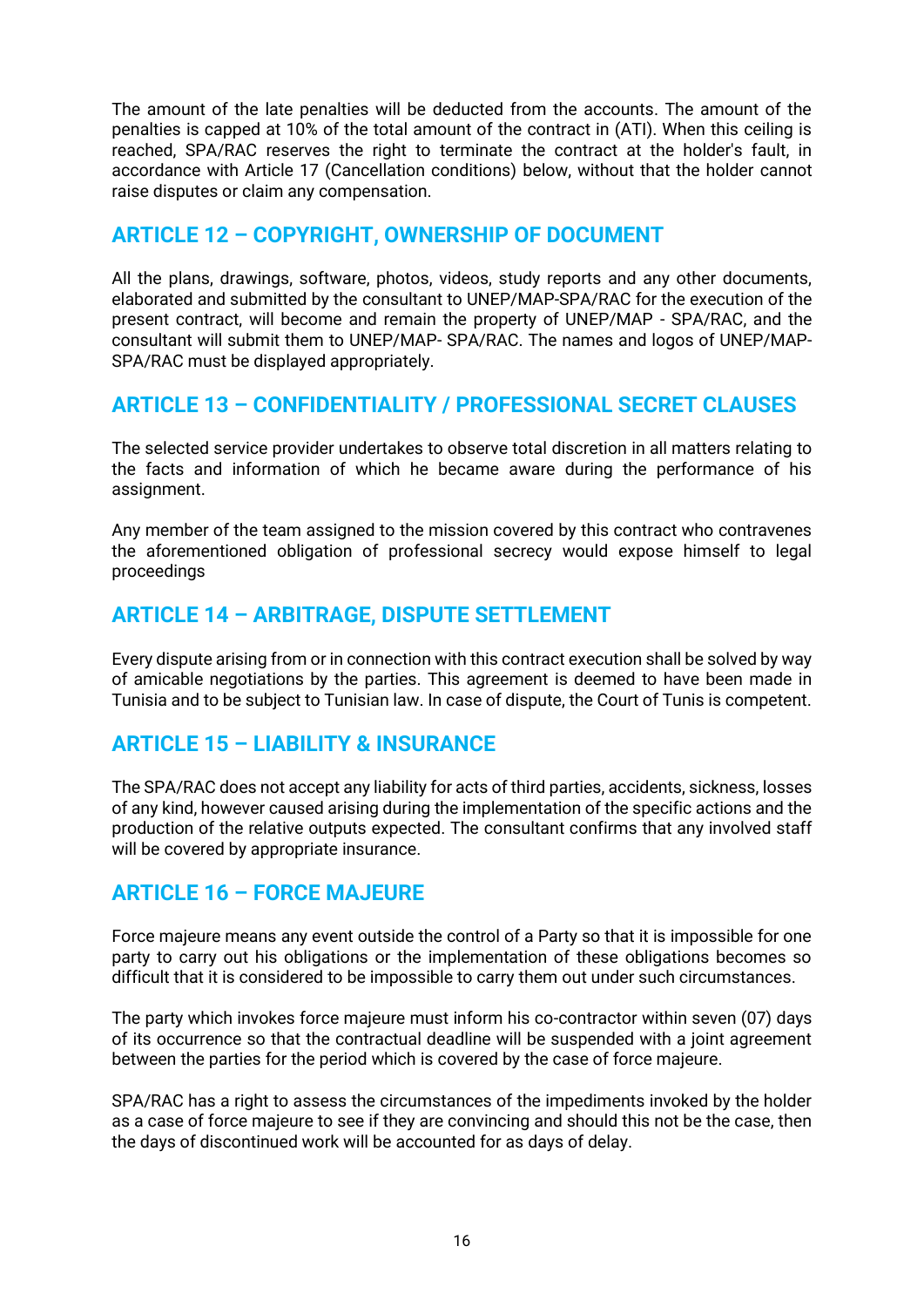Failure by either Party to fulfil any of his contractual obligations does not entail a contract termination or failure to fulfil his contractual obligations if such a failure is due to a case of force majeure, if the Party that finds himself in such a situation has done the following:

- a. has taken all the reasonable precautions and measures to allow him to comply with the terms and conditions of the present contract; and
- b. has informed the other Party of the event as soon as possible. Any timeline given to a Party for the execution of his contractual obligation will be prolonged by a period which is equal to the period during which that Party was prevented from fulfilling his obligations.

Any timeline given to a Party for the execution of his contractual obligations will be prolonged by a period which is equal to the period during which that Party was unable to fulfil his obligations due to the case of force majeure.

## **ARTICLE 17 – CANCELLATION CONDITIONS**

SPA/RAC could cancel this contract through a notification in writing addressed to the tenderer after one of the events indicated in the following paragraphs:

- a. no respect of the deadline of the execution in application of Article 10 (Deadline for the execution of the mission);
- b. in the case described in the Article 11 (Penalty) when the amount is capped at 10% of the total amount of the contract;
- c. non-conformity to the content of the service listed in the technical specification of the present tender documents;
- d. If the tenderer goes bankrupt or into receivership;
- e. If, after a case of force majeure, the holder is unable to execute a substantial part of the Services for a period equal to at least sixty (60) days;
- f. If the tenderer was involved in corruption or fraudulent manipulations in order to obtain the contract or during the execution of the contract. For the purpose of the clause: a person is guilty of "corruption" if he/she offers, gives, solicits or accepts any kind of advantage in order to influence the action of a public official during the selection or the execution of the contract; and undertakes "fraudulent manipulations" which distort or denature the facts so as to influence the selection or the execution of the contract to the detriment of the borrower; by "fraudulent manipulations" is meant any agreement or collusive manipulation of the tenderers (before or after submitting the proposals) so as to artificially maintain the prices of the tenders at levels which do not correspond to prices which would have resulted from free and open competition and which deprive the borrower of the advantages of free and open competition; or
- g. If SPA/RAC, on its own initiative and for any reason whatsoever, decides to terminate the contract.

## **ARTICLE 18 – CONFLICT OF INTERESTS**

### **18.1- Prohibition of incompatible activities**

The contract tenderer, the personnel and agents must not engage, directly or indirectly, during the contract implementation period, in professional or commercial activities which could be incompatible with the activities with which they have been entrusted due to the present contract.

### **18.2- Non-participation of the holder and his associates in certain activities**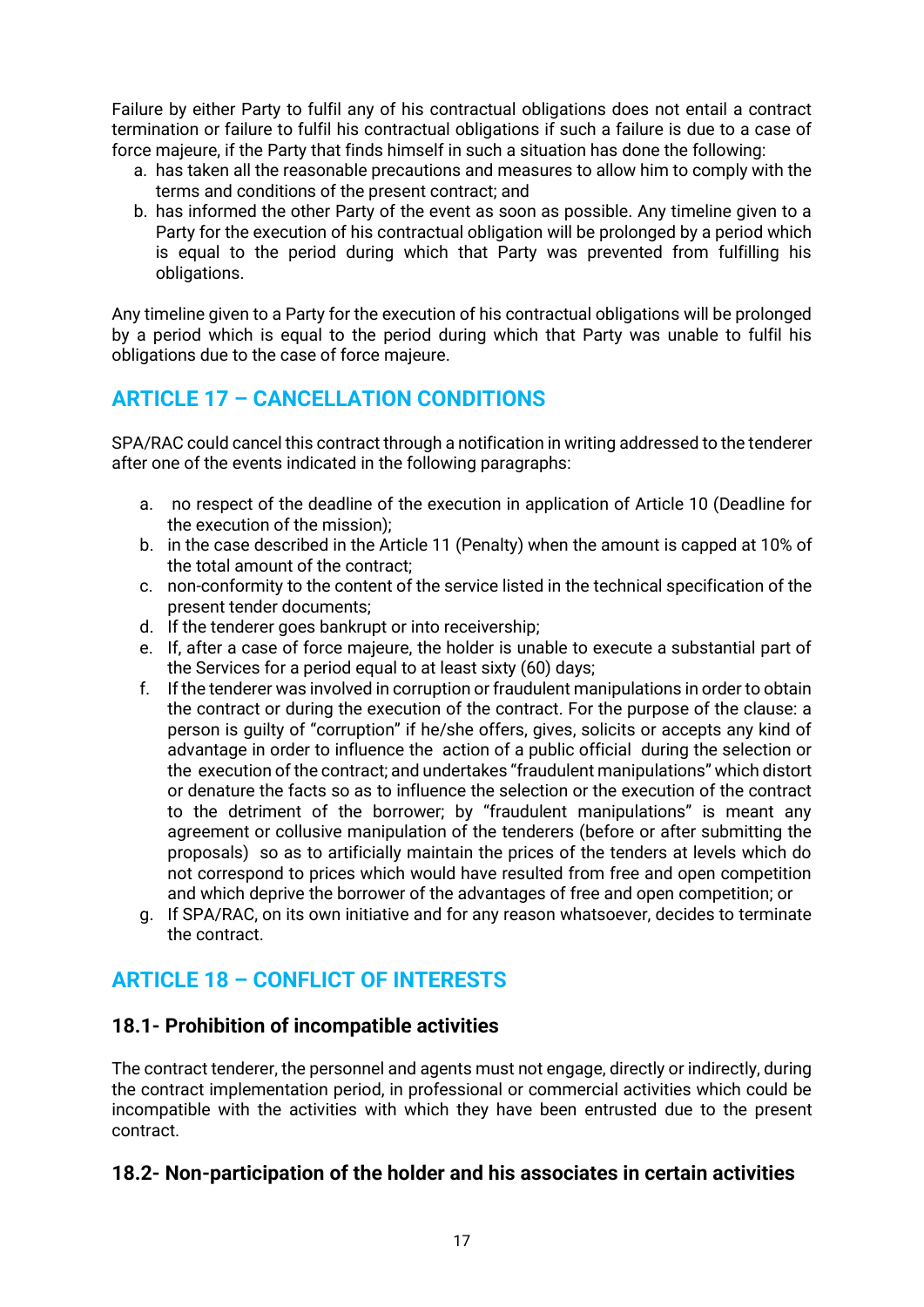The tenderer and his associates are prohibited, during the contract duration and at the end of the contract period, to provide good, works or services means for any project stemming from the Services or closely connected with the present contract services (except for the implementation of the present contract services and their continuation).

### **ARTICLE 19 – PROVISIONAL AND FINAL ACCEPTANCE**

The provisional acceptance is pronounced after complete completion of the services, that is, after the finalization of all the phases described in Article 10 (Deadline for the execution of the mission) and section 3 (Methodology and tasks to be undertaken) of the technical specifications. The evaluation of the deliverables of the different phases will be carried out by SPA/RAC according to Article 10.

The provisional acceptance will be pronounced only in the case of complete conformity deemed conclusive by SPA/RAC and a provisional acceptance report will be established based upon a jointly signed (by the service provider and SPA/RAC) statement of completion of work. The service provider must correct any deficiencies identified by SPA/RAC in the completion of the different phases.

Final acceptance will be established one (1) month after the date of provisional acceptance without reservation of the work. The final acceptance report will only be delivered once the service provider has fulfilled all his obligations resulting from sections 3 (Methodology and tasks to be undertaken) and 4 (Deliverables and expected outcomes) of the technical specifications and after corrections of all deficiencies signaled by SPA/RAC.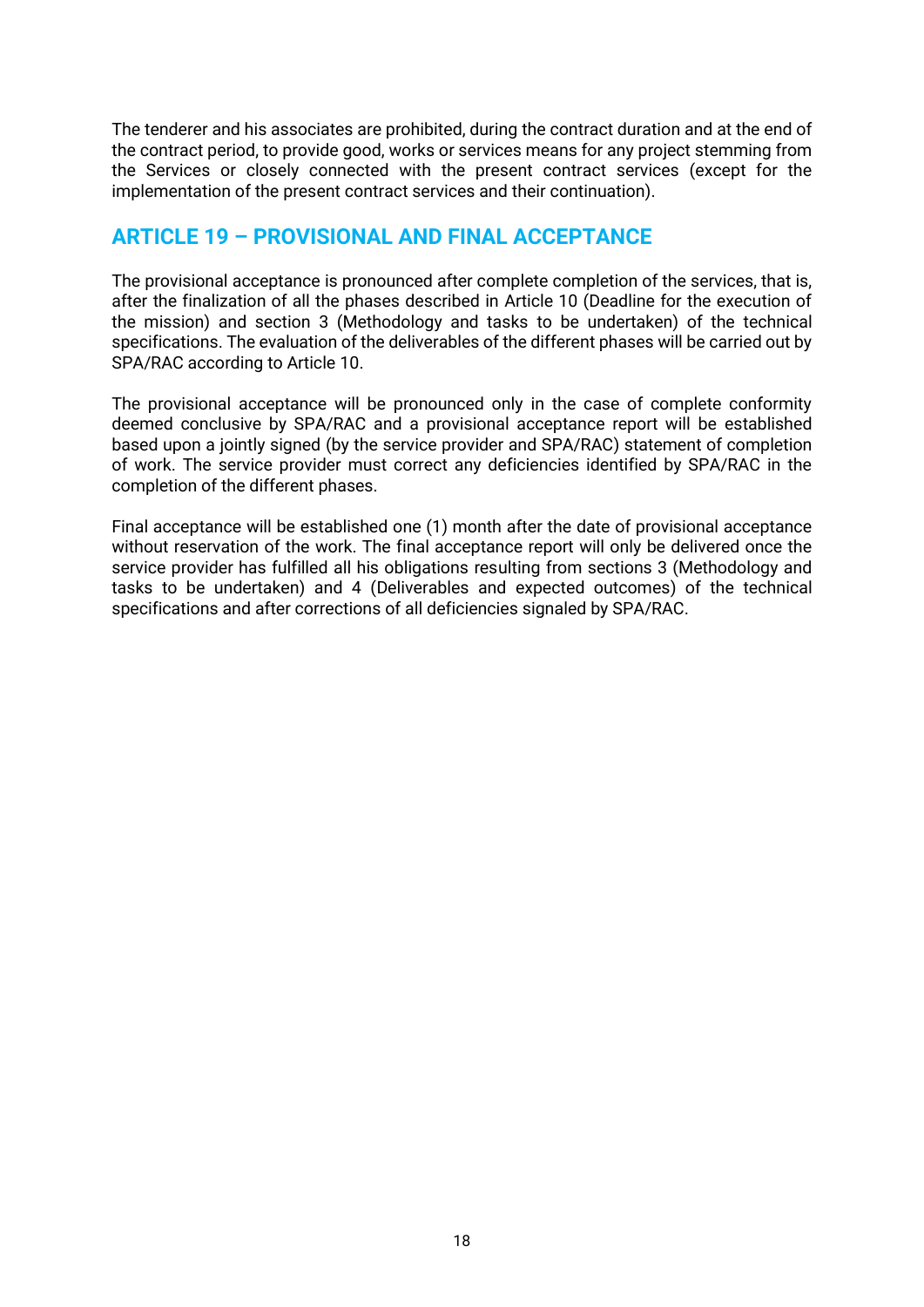## **ANNEX 1 - SUBMISSION LETTER**

|                                                                                 | იf |
|---------------------------------------------------------------------------------|----|
|                                                                                 |    |
|                                                                                 |    |
| After having taken due note of the dossier documents of the call for tenders N° |    |
|                                                                                 |    |
|                                                                                 |    |

I hereby pledge to execute the requested services in conformity with the provisions defined in the documents referred to, for the prices as established by myself without taking into account the taxes and knowing that the stamp duties and registration are to be covered by the insurer.

The total price of my bid amounts to …………………………….. (……………).

I take due note of the fact that you are not obliged to proceed with the tendering procedure and that I cannot claim a compensation.

I pledge that the conditions in my tender will remain valid for a period of one hundred and twenty days (120 days) starting from the day after the date for the deadline for the receipt of tenders.

|  | SPA/RAC pledges to pay the amount after the signing of a convention into the bank current |                |       |
|--|-------------------------------------------------------------------------------------------|----------------|-------|
|  |                                                                                           |                |       |
|  |                                                                                           | $RIB$ (BIC $-$ | IBAN) |
|  |                                                                                           |                |       |

In ……………………, on ………………………….

(Name, first name and function) Right for submission (Signature and official stamp)